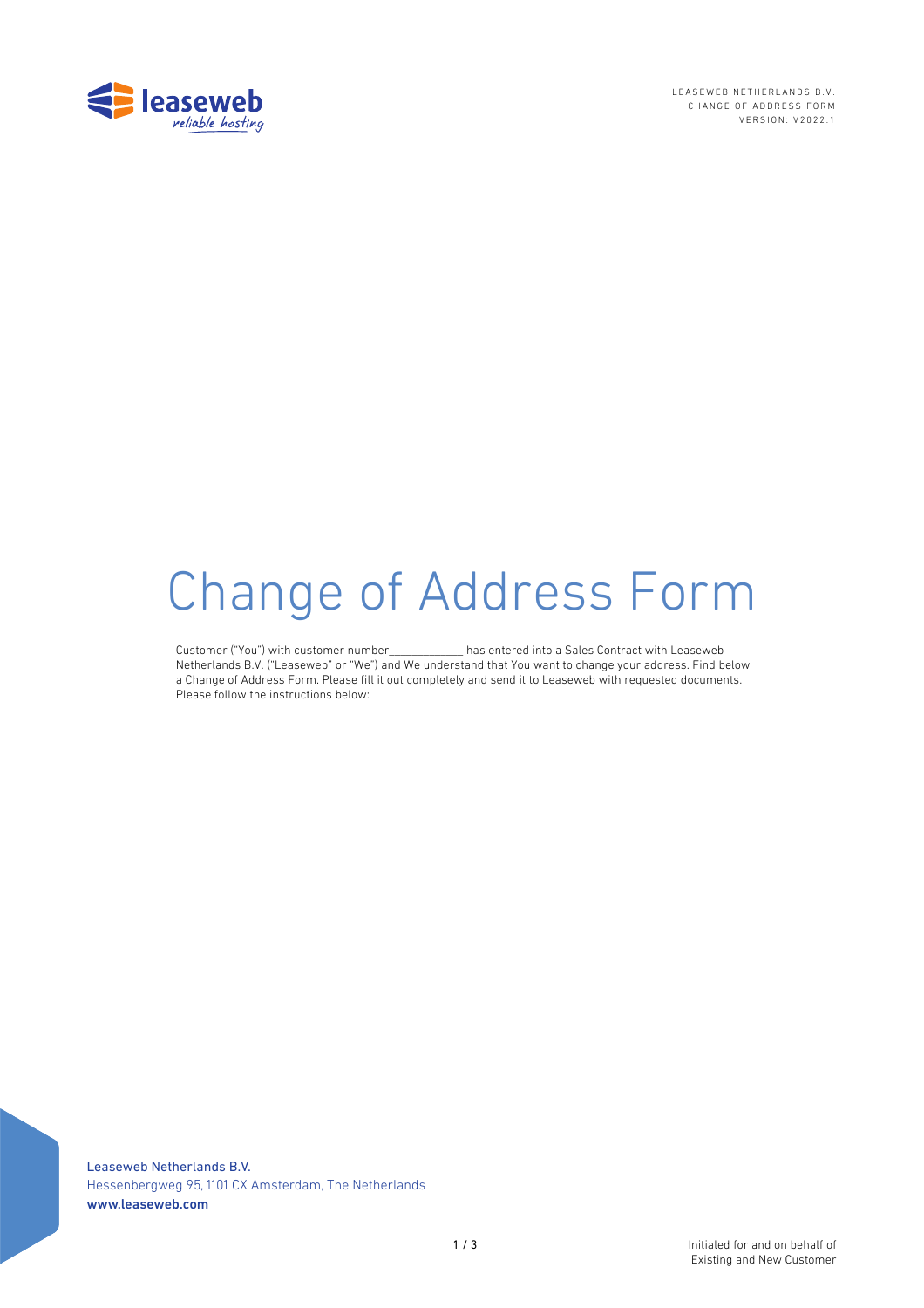

# Current Address Details

| Business name                |  |
|------------------------------|--|
| Leaseweb Customer number     |  |
| Business registration number |  |
| Registered Address           |  |
| Visiting Address             |  |

# New Address Details

| this is the representative with power to sign a                                                                                                                     | First name and the state of the state of the state of the state of the state of the state of the state of the                                                                                                                        |
|---------------------------------------------------------------------------------------------------------------------------------------------------------------------|--------------------------------------------------------------------------------------------------------------------------------------------------------------------------------------------------------------------------------------|
| Contract and to commit the company to a<br>binding Contract, which is publicly available                                                                            | Last name <u>experience and the series of the series of the series of the series of the series of the series of the series of the series of the series of the series of the series of the series of the series of the series of </u> |
| e.g. company registry.<br>**Please use a generic email address for<br>purpose of avoiding risk of personal data use<br>whereby Leaseweb pursues privacy by default. |                                                                                                                                                                                                                                      |
|                                                                                                                                                                     |                                                                                                                                                                                                                                      |
|                                                                                                                                                                     |                                                                                                                                                                                                                                      |

## Terms and conditions:

## APPLICABLE CONTRACT DOCUMENTATIONS

**1.1.** Customer is aware that Leaseweb applies Sales Terms and Conditions, which Sales Terms and Conditions include provisions to ensure compliance with the General Data Protection Regulation, and Policies with respect to the use of its Services and that such are applicable to – and part of - the Sales Contract. Customer is further aware that the scope and nature of the services offered by Leaseweb are set forth in the Services Specifications, that the performance parameters or service levels with respect to the services offered by Leaseweb are set forth in the Support and Service Levels; and that such are applicable to -and part of- the Sales Contract.

Leaseweb Netherlands B.V. Hessenbergweg 95, 1101 CX Amsterdam, The Netherlands www.leaseweb.com